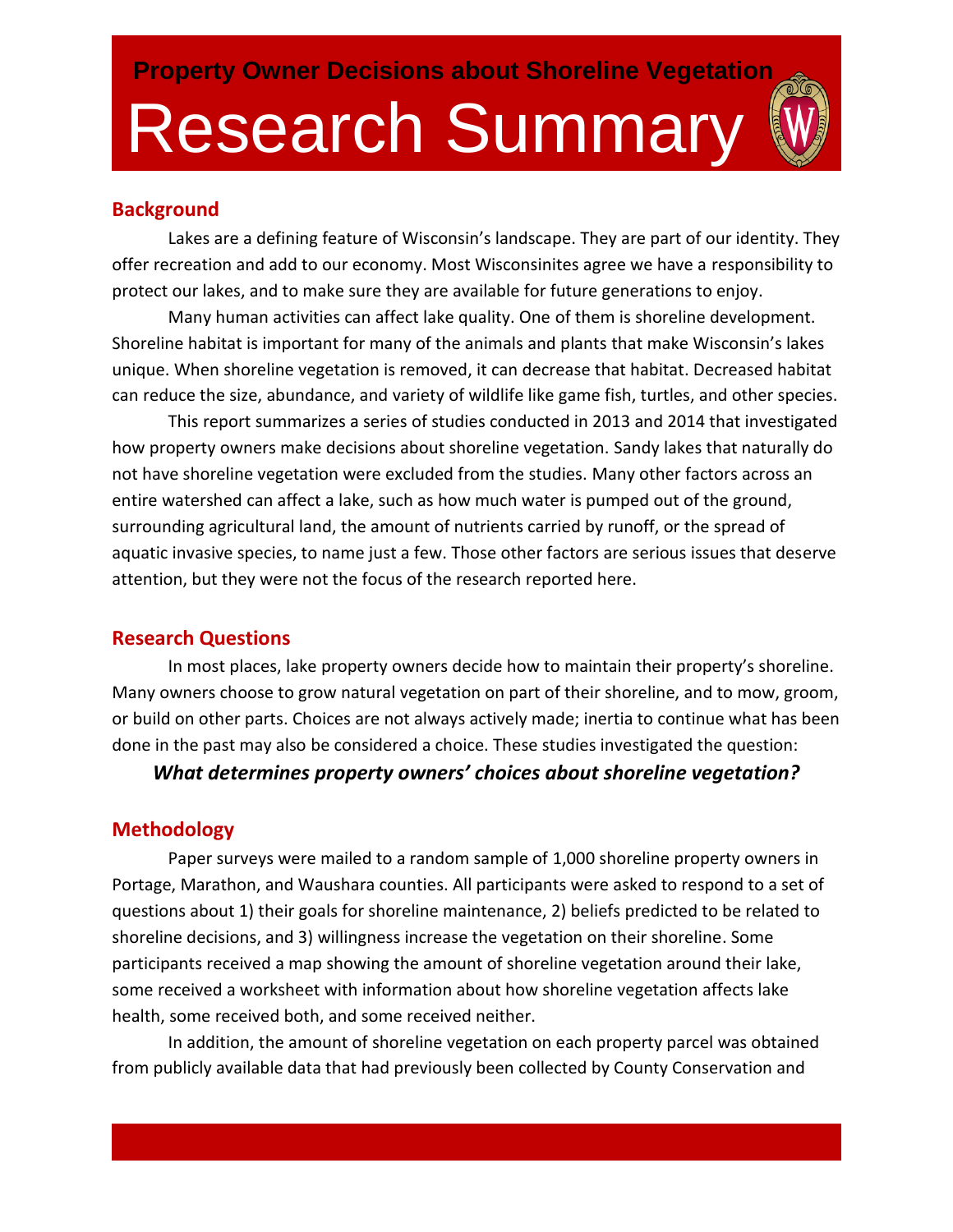UW-Extension professionals. Measures of the physical environment, such as shoreline slope, parcel size, and the amount of vegetation on neighbors' properties, were similarly obtained.

#### **Results**

Surveys were returned by 533 participants. Statistical analysis tested which factors were most strongly related to the amount of vegetation on each participant's shoreline.

By a large margin, the factor most strongly related to the amount of shoreline vegetation on each property was the amount of vegetation on the immediate neighbors' properties. That finding is consistent with previous research, which often finds that social norms can exert a powerful influence over behavior. Sometimes that influence is due to the social pressure we feel to fit in; other times the influence is due to our use of others' actions as a source of information about what we should do.

Compared to the large statistical effect of neighbors' vegetation, individual differences in participants' responses to the survey questions about their goals for shoreline maintenance and related beliefs had much weaker relationships with past behavior. However, some reliable effects were still observed. Property owners' goals for shoreline maintenance were significantly related to the amount of vegetation on their shoreline. Participants who reported that personal benefit goals, such as *"presenting a neatly groomed landscape that does not look messy"* and "*how much I will like the visual look of an option I am considering*" were important to them when considering changes to their shoreline tended to have less vegetation, compared to participants who reported that those goals were less important.

Participants who had strong stewardship beliefs, measured with survey items like "*property owners have a responsibility to protect lake health for future generations*" and "*taking good care of my shoreline is important to me,*" did not differ from other participants in the amount of vegetation on their shorelines. However, participants with strong stewardship beliefs indicated greater willingness to increase their shoreline vegetation, compared to other participants.

Participants reported slightly greater willingness to increase their shoreline vegetation if they received the map, the worksheet, or both, compared to participants who received neither.

#### **Implications**

These results suggest several key points that that should be considered by lake association members, conservation professionals, policy makers, and researchers in efforts to protect the health and ecological distinctiveness of Wisconsin's lakes.

1) **Social norms are extremely important.** The amount of vegetation on a participant's shoreline was much more strongly related to the amount of vegetation on neighbors' shorelines, than it was to their property management goals or stewardship beliefs. The importance of social norms for shoreline maintenance cannot be overstated.